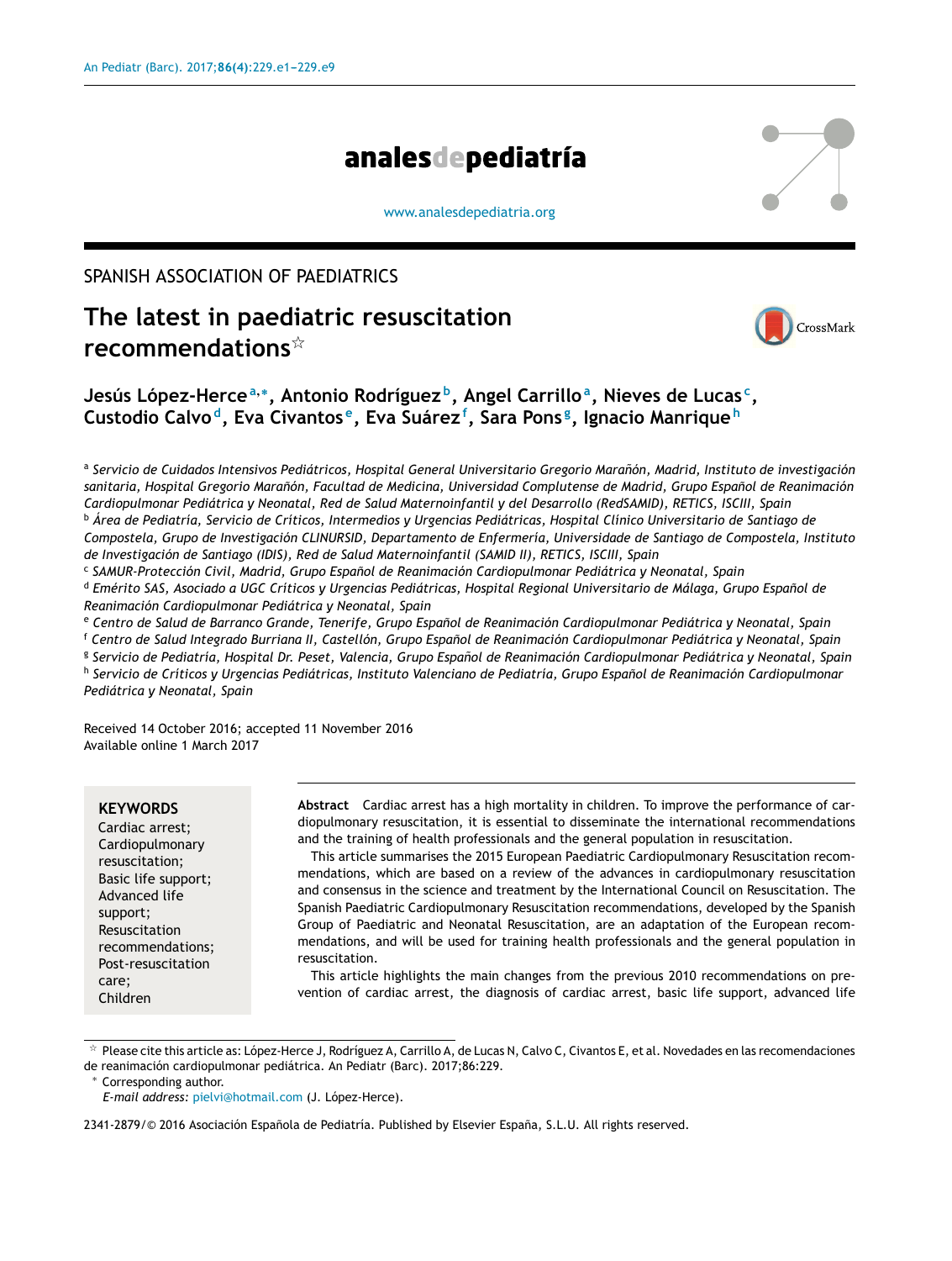support and post-resuscitation care, as well as reviewing the algorithms of treatment of basic life support, obstruction of the airway and advanced life support.

 $© 2016 Asociación Española de Pediatría. Published by Elsevier España, S.L.U. All rights$ reserved.

#### **PALABRAS CLAVE**

Parada cardiaca; Reanimación cardiopulmonar; Reanimación cardiopulmonar básica; Reanimación cardiopulmonar avanzada; Recomendaciones de reanimación cardiopulmonar; Cuidados posresucitación; **Niños** 

#### **Novedades en las recomendaciones de reanimación cardiopulmonar pediátrica**

Resumen La parada cardiaca en niños tiene una elevada mortalidad. Para mejorar los resultados de la reanimación cardiopulmonar (RCP) es esencial la difusión de las recomendaciones internacionales de RCP y el entrenamiento de los profesionales sanitarios y la población general. Este artículo resume las recomendaciones europeas de RCP pediátrica de 2015, que están basadas en la revisión de los avances en RCP y el consenso en la ciencia y de tratamiento realizados por el Consejo Internacional de Resucitación. Las recomendaciones españolas de RCP pediátrica elaboradas por el Grupo Español de Reanimación Cardiopulmonar Pediátrica y Neonatal son una adaptación de las recomendaciones europeas y serán las utilizadas para la formación en reanimación a los profesionales sanitarios y la población general.

En el artículo se destacan los principales cambios con respecto a las anteriores del 2010 en prevención de la parada cardiaca, diagnóstico de la parada cardiaca, RCP básica, RCP avanzada y cuidados posresucitación, y se presentan los algoritmos de tratamiento de RCP básica, desobstrucción de la vía aérea y RCP avanzada.

© 2016 Asociación Española de Pediatría. Publicado por Elsevier España, S.L.U. Todos los derechos reservados.

#### **Introduction**

Cardiac arrest (CA) in children carries a high morbidity and mortality. Research on cardiopulmonary resuscitation (CPR) is very complex, $1-3$  and advances come at a slow pace. Nevertheless, the outcomes of paediatric CPR have improved considerably with the diffusion of international CPR guidelines and the education of health care professionals and the general population. $1-3$ 

The International Liaison Committee on Resuscitation (ILCOR) reviews advances in CPR and develops the international Consensus on Science with Treatment Recommendations (CoSTR) every five years. $4,5$  The European Resuscitation Council develops its guidelines for resuscitation based on the  $CoSTR^{5-8}$  and assumes that the recommended strategiesneed to be adapted in each country.[6](#page-7-0) The Spanish paediatric CPR recommendations developed by the Spanish Group on Paediatric and Neonatal CPR are an adaptation of the European recommendations.<sup>[5](#page-7-0)</sup>

This article summarises the 2015 paediatric CPR recommendations, $4,5$  emphasising the main changes from the previous recommendations.<sup>[9](#page-7-0)</sup>

#### **Cardiac arrest prevention**

- Identification of children at risk of CA: a significant percentage of children that experience CA do so following a period of clinical decompensation. Thus, early recognition of patient deterioration is crucial in reducing morbidity and mortality in seriously ill children.
- Action: in children at risk of CA, it is very important to follow a structured assessment and intervention

scheme adhering to the following sequence: A (airway), B (breathing), C (circulation), D (disability/neurologic) and E (exposure). The child should be reevaluated frequently following this sequence.

- Organisation of CA care: each hospital must decide how to organise CA care based on its particular characteristics, taking into account that rapid response teams can reduce adverse events and improve outcomes associated with CA in hospitalised children.<sup>[10](#page-7-0)</sup>
- Volume expansion: expansion is needed in cases of absolute or relative hypovolaemia (septic or anaphylactic shock). Although the solution used most frequently for initial expansion continues to be physiological saline solution, balanced crystalloids are less likely to lead tohy-perchloraemic acidosis.<sup>[11](#page-7-0)</sup> The findings of a large-scale study in African children with febrile illness found that mortality was higher in patients that received a fluid bolus compared to patients that did not.<sup>[12](#page-7-0)</sup> Due to the potential risks in volume expansion, administration of a fluid bolus in children with febrile illness when circulatory failure is absent is currently not recommended.<sup>[5](#page-7-0)</sup>
- Treatment of arrhythmias: in children with supraventricular tachycardia that do not respond to vagal manoeuvres and/or drugs and require electrical treatment (synchronised cardioversion), an initial dose of 1 J/kg is recommended. $5$  The previous recommendation was an initial dose of  $0.5$  J/kg.<sup>[9](#page-7-0)</sup>

#### **Diagnosis of cardiac arrest**

- Diagnosis of CA: palpation of a pulse is not reliable as the sole determinant of the need for chest compressions.<sup>[13](#page-7-0)</sup>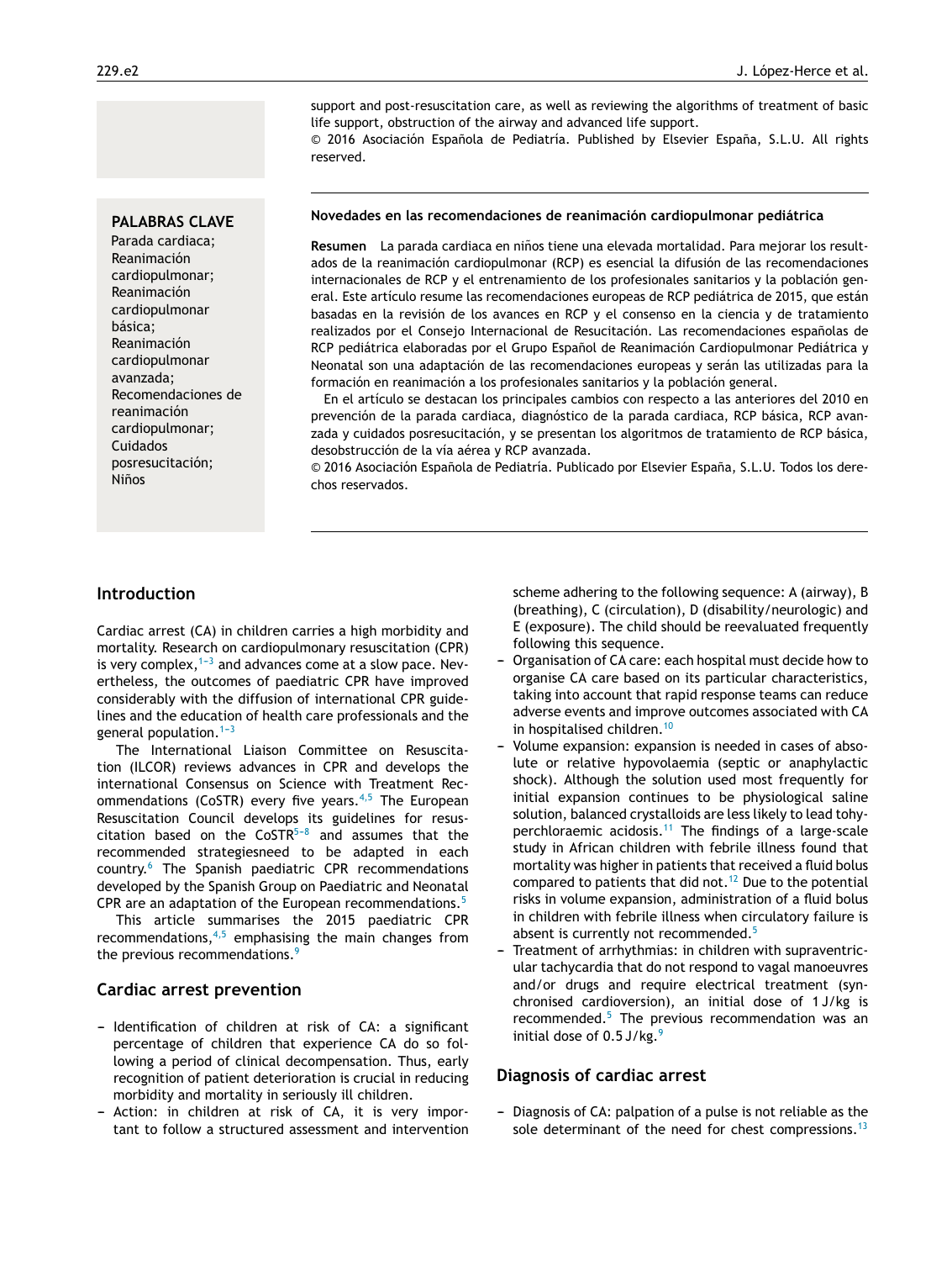# Unresponsive? Shout for help Open airway Not breathing normally? 5 rescue breaths No signs of life? 15 chest compressions 2 rescue breaths–15 compressions team after 1 minute of CPR

**Figure 1** Steps in paediatric basic life support.

Thus, in the absence of signs of life in the child, chest compressions should be initiated unless rescuers are certain that they can feel a central pulse within 10 s.

Echocardiography: echocardiography may help to detect cardiac activity and some potentially treatable causes of CA, but its use should not interfere with performance of CPR manoeuvres.

# **Basic life support**

- Basic life support (BSL) algorithm: Fig. 1 summarises the steps performed in basic paediatric life support. The manoeuvres are the same as those in the 2010 recommendations.[5,9](#page-7-0)
- Sequence of actions: there is no evidence supporting the superiority of the CAB sequence (compressions, airway and breathing) over the ABC sequence (airway, breathing [a](#page-7-0)nd compressions).  $4,14$  Current European<sup>5</sup> and Spanish recommendations maintain the ABC sequence, which is the one that has been taught thus far. Furthermore, the cause of CA in children is often respiratory, and thus ventilation is essential to recover from CA. Therefore, in children, after assessing and opening the airway, five initial rescue breaths followed by 1 min of CPR should be performed before going for assistance.
- Duration of breaths: the recommended duration of delivering a breath in BSL is approximately 1s so that

recommendations for children and adults in the general population coincide, facilitating learning.

- Compressions with rescue breathing versus compressiononly: CPR with compressions and rescue breathing is superior to compression-only  $CPR<sup>1</sup>$ . [T](#page-7-0)he recommendation for children with CA is to perform rescue breathing and chest compressions. Rescuers that do not know how to give rescue breaths may use compressions only, as this is preferable to doing nothing.
- Depth of compressions: in chest compressions, the sternum should be depressed by at least a third of the anterior-posterior diameter of the chest (approximately 4 cm in infants and 5 cm in children). However, assessing the depth of compression during CPR is very complicated. Some devices allow its measurement, but there is no evi-dence of their usefulness in guiding CPR in children.<sup>[15](#page-7-0)</sup>
- Chest compression technique in infants: if there is only one rescuer, compression with two fingers perpendicular to the sternum facilitates the coordination of chest compressions and breaths. However, if at least two rescuers are present, the chest should be compressed with two hands using the encircling method, as it is more effective.
- Activation of emergency system: if a child becomes unconscious, it is vital to get help quickly. If only one rescuer is present, CPR should be performed for 1 min before going for help. If there are at least two rescuers, one should initiate CPR while the other seeks assistance. A lone rescuer should only seek assistance first and then initiate resuscitation in the rare instance that the child suddenly collapses and the rescuer suspects primary cardiac arrest, as the child will likely need defibrillation.
- Automated external defibrillator (AED): CPR should never be discontinued to go seek an AED unless ventricular arrhythmia is suspected as the cause of CA and the AED is nearby and accessible. In children aged more than 8 years or weighing more than 25 kg, the AED should be used with adult-size paddles. Paediatric paddles should be used in children aged  $1-8$  years (attenuated paddles delivering 50–75 J). Adult pads should be used whenever paediatric paddles are not available.
- Foreign body airway obstruction (FBAO): there are no changes in the treatment recommendations ([Fig.](#page-3-0) 2), as there has been no further research on this subject. Back blows, chest thrusts and chest compressions are used to try to increase intrathoracic pressure to push out the foreign body. If one of these measures is not effective, the others can be attempted on rotation until the object is cleared or the obstruction is relieved. However, rotating the three manoeuvres is difficult to learn, remember and implement in a life-threatening situation. For this reason, the Spanish Group on Paediatric and Neonatal CPR recommends rotating back blows and chest thrusts in infants, and back blows and abdominal thrusts in children in groups of five as long as the child remains conscious.

### **Paediatric advanced life support**

- The ABC sequence used in BLS should also be applied to advanced life support (ALS).



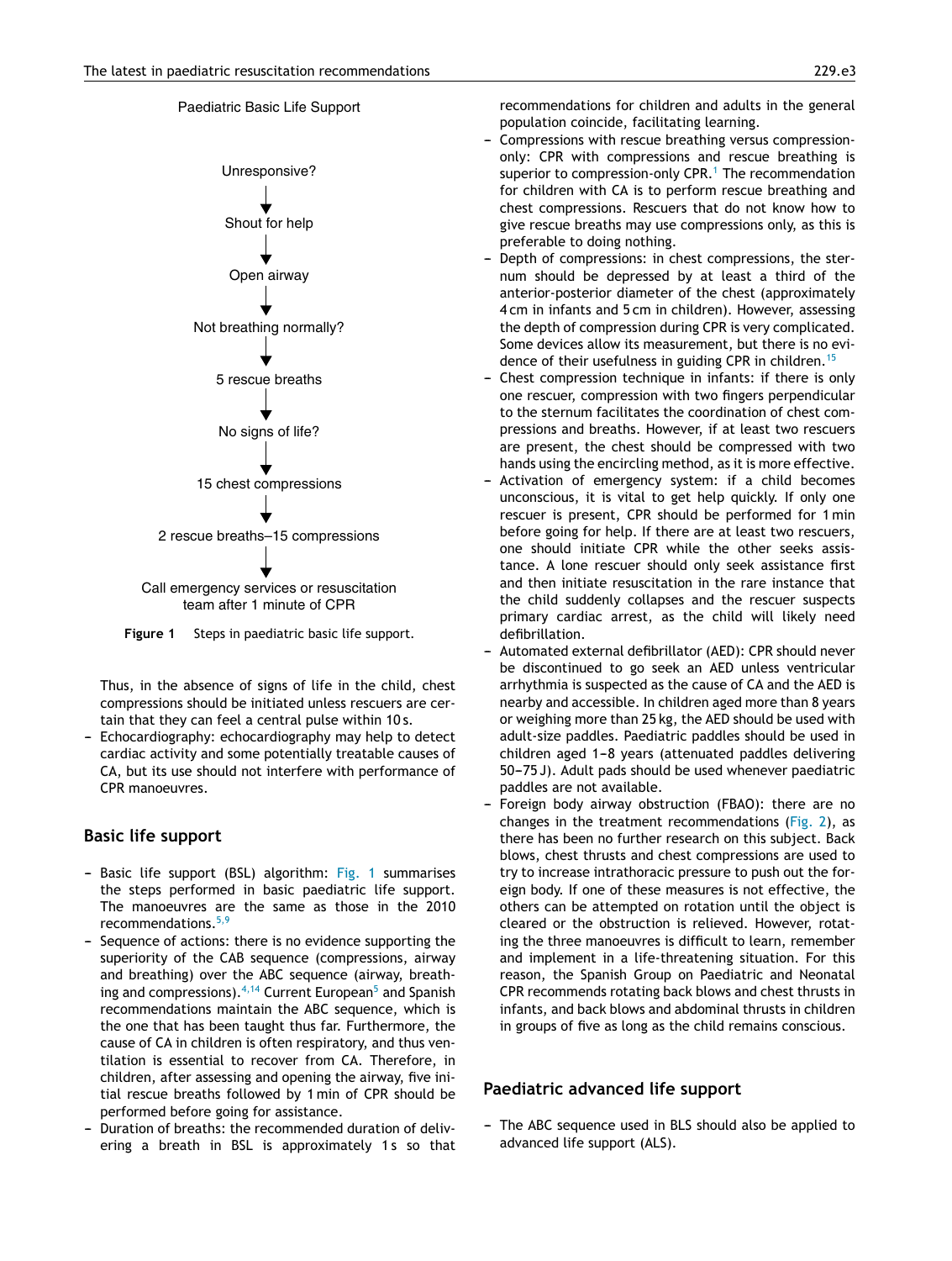<span id="page-3-0"></span>

**Figure 2** FBAO algorithm.

#### **Airway**

- Bag ventilation and supraglottic devices: bag-mask ventilation is the initial method used in airway management and ventilation during CPR in children. However, supraglottic devices (laryngeal mask and others) may be helpful in airway management when used by well-trained rescuers.
- Endotracheal intubation: cuffed tracheal tubes are as safe as uncuffed ones and reduce air leaks. However, an excessive cuff pressure can cause damage to the larynx and secondary stenosis. Thus, after the return of spontaneous circulation (ROSC), cuff inflation pressure should be monitored and maintained at less than 25 cm  $H_2O$ .
- Newly developed laryngoscopes: new laryngoscopes may facilitate complicated intubations if the rescuer is trained in their use, although there is still little evidence on their use in children.[16](#page-8-0)
- Confirmation of tube placement: physical examination (chest wall movement and auscultation), vital signs and capnography can be used to confirm tube placement, but none of these methods is completely reliable. The presence of a capnographic waveform for more than four breaths is a good indicator of correct placement, but the absence of exhaled  $CO<sub>2</sub>$  during CPR does not guarantee tube misplacement, as it may be due to reduced pulmonary blood flow. However, if the child is in CA and exhaled  $CO<sub>2</sub>$ is not detected despite adequate chest compressions, or there is any doubt as to the tube position, the placement of the tube should be confirmed by laryngoscopy.<sup>[6](#page-7-0)</sup>

#### **Ventilation and oxygenation**

- Oxygen: when performing CPR in children, except in newborns, oxygen should be given at the highest possible concentration (100%), as hypoxia is more frequent and harmful than hyperoxiain this situation. Once there is ROSC, the fraction of inspired oxygen (FiO<sub>2</sub>) should be titrated to maintain SpO2 in the range of 94-98%.

- Respiratory rate: there are no reliable data to determine the most appropriate respiratory rate during CPR and after ROSC in children.
- Non-intubated patients: the European guidelines recommend using a ratio of 15 chest compressions to 2 breaths and a compression rate of 100-120 compressions per minute during BLS and ALS if the child is not intubated.
- Intubated patients: once the child is intubated, ventilation should be maintained at a rate of 10 breaths per minute without interrupting the chest compressions. Care should be taken to ensure that lung inflation is adequate during chest compressions.
- After ROSC: once ROSC has been achieved, normal ventilation (in rate and volume) should be provided based on the child's age and illness, and end-tidal  $CO<sub>2</sub>$  and blood gases should be monitored to achieve normal PaCO<sub>2</sub> and Pa $O<sub>2</sub>$  values.
- Capnography: an end-tidal  $CO<sub>2</sub>$  higher than 15 mmHg may be an indicator of adequate resuscitation. However, the current evidence does not suffice to support the use of a specific threshold end-tidal  $CO<sub>2</sub>$  value as an indicator for the quality of CPR, as a sign of return of spontaneous circulation or for the discontinuation of resuscitation.

#### **Circulation**

- Vascular access: peripheral venous access is the access of choice, but it may be difficult to establish in children during CPR. Thus, if venous access cannot be attained within 1 min, an intraosseous needle should be inserted and maintained only until definitive intravenous access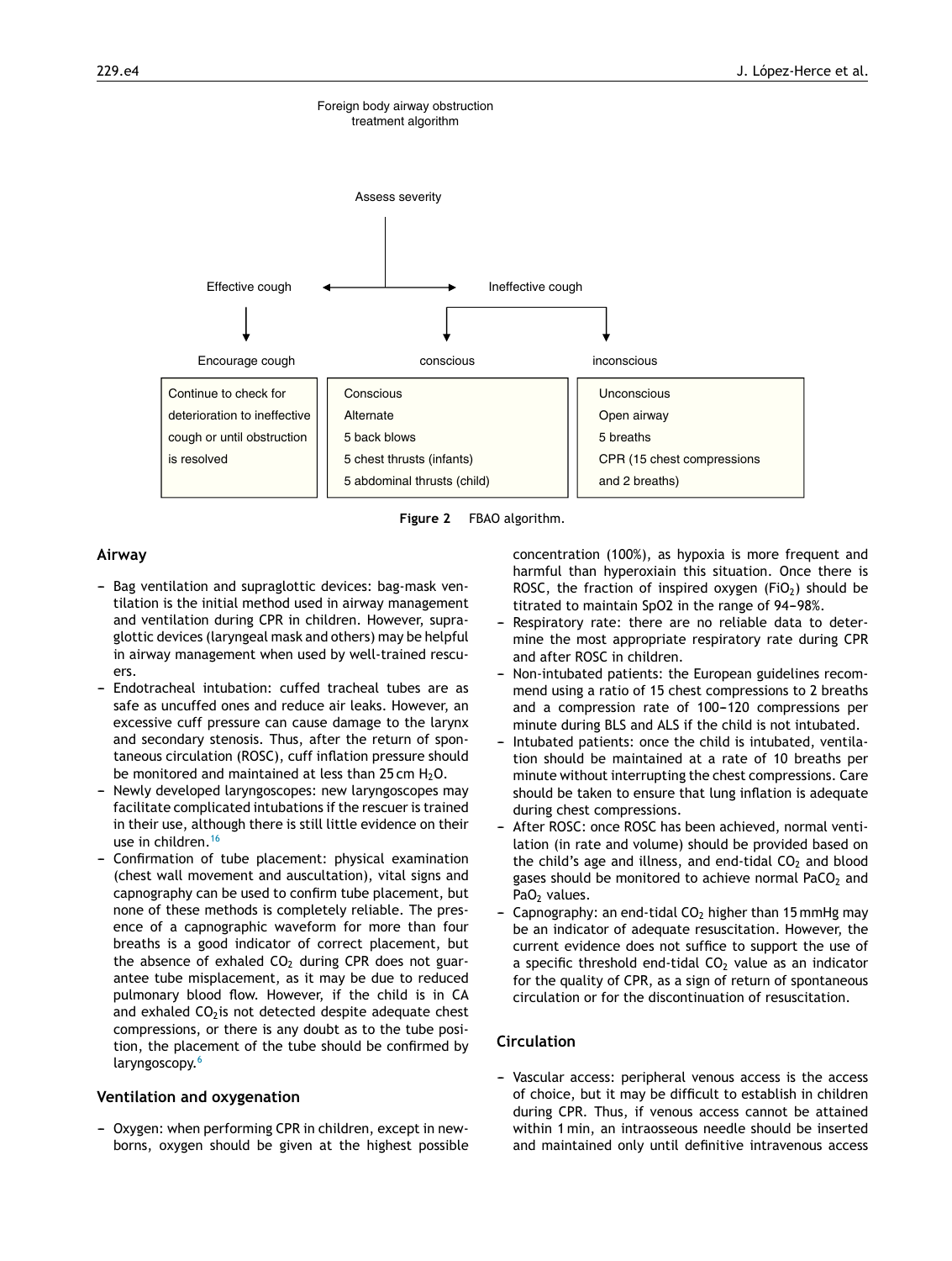<span id="page-4-0"></span>

**Figure 3** Paediatric advanced life support algorithm.

is established. The tracheal route is not recommended for the administration of drugs unless no other route is available.

- Sodium bicarbonate: there is no evidence that supports the routine administration of sodium bicarbonate during CPR. Its administration can be considered in children with prolonged CA (for instance, lasting more than 10 min) and/or severe metabolic acidosis.
- Atropine: atropine is only recommended for bradycardia caused by increased vagal tone or cholinergic drug toxicity. The most commonly used dose is 20  $\mu$ g/kg. In cases of bradycardia with poor peripheral perfusion unresponsive to ventilation and oxygenation, adrenaline is the first-line drug.

#### **Diagnosis and treatment of arrhythmias**

- ECG monitoring: cardiac monitoring should be initiated as soon as possible. However, since most cardiac rhythms in children with CA are nonshockable, initial efforts should prioritise ventilation, chest compressions, establishing vascular access and administering adrenaline rather than wasting time searching for a monitor.
- The most common ECG patterns in children with CA are bradycardia, asystole and pulseless electrical activity.<sup>[3,17](#page-7-0)</sup> If a child with bradycardia (heart rate <60 bpm in the absence of signs of life) does not respond quickly to ventilation with oxygen, chest compressions should be started immediately and adrenaline administered.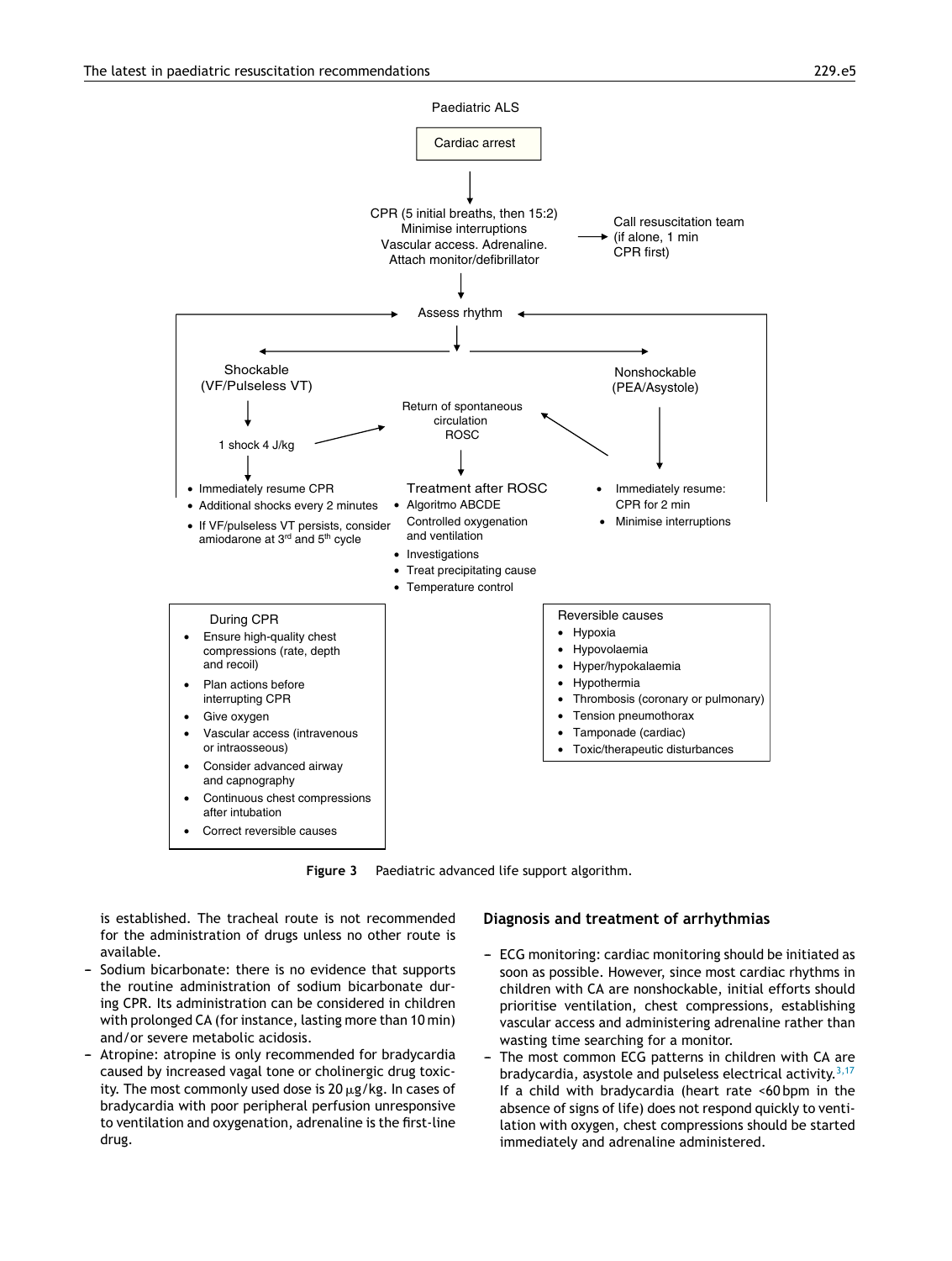#### Cardiac arrest: nonshockable rhythm



- Minimise interruptions
- Ensure quality of chest compressions and rescue breathing



- Ventricular fibrillation and pulseless ventricular tachycardia are present in fewer than 20% of cases of CA in children. The incidence of shockable rhythms increases with age, and they are more likely to occur in children that collapse suddenly or with underlying heart disease.
- The algorithm for ALS is presented in [Fig.](#page-4-0) 3, and the algorithms for nonshockable and shockable rhythms in Figs. 4 and 5.
- Defibrillators: manual defibrillators must be available in all health care facilities. If a manual defibrillator is not



#### Cardiac arrest: Shockable rhythms

Ventilate/oxygenate Vascular access: intravenous/intraosseous

During CPR:

- Consider intubation
- Rule out reversible causes
- Minimise interruptions
- Ensure quality of chest compressions and rescue breathing

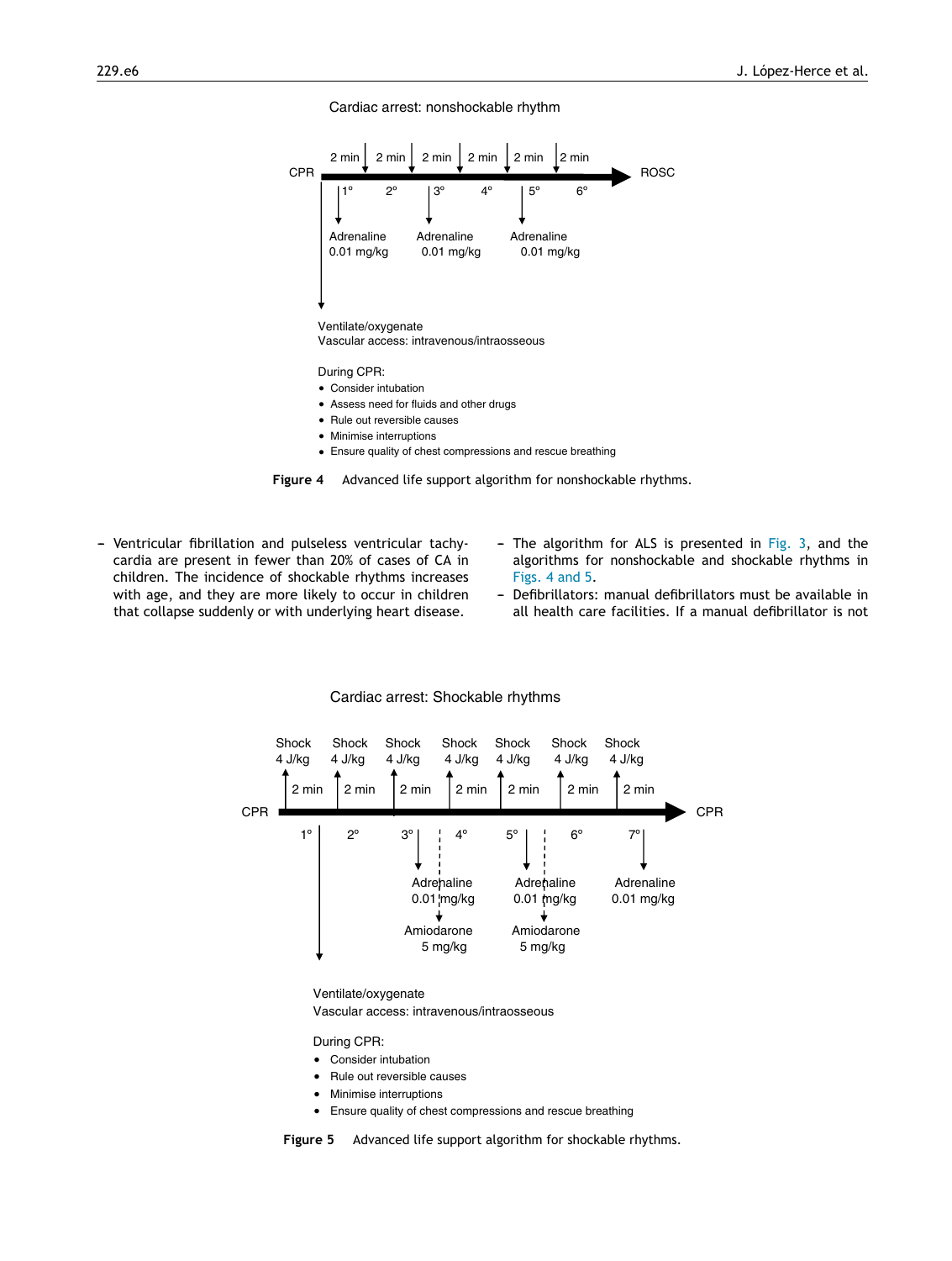| <b>Drug</b>        | Dose                      | Preparation                 | Route                   | Indication               |
|--------------------|---------------------------|-----------------------------|-------------------------|--------------------------|
| Adrenaline         | $0.01$ mg/kg              | Diluted in PS.              | IV, IO, ET              | CA                       |
|                    | Max: 1 mg                 | $(1 + 9) = 0.1$ mL/kg       | As bolus                |                          |
|                    |                           | ET: undiluted               |                         |                          |
| Adenosine          | 1. $0.2 \,\mathrm{mg/kg}$ | Quickly flush after         | IV, IO as bolus         | <b>SVT</b>               |
|                    | Max: 6mg                  | administration with 5 mL of |                         |                          |
|                    | 2.0.4 mg/kg               | <b>PS</b>                   |                         |                          |
|                    | Max: 12 mg                |                             |                         |                          |
| Amiodarone         | $5 \,\mathrm{mg/kg}$      | Pure                        | <b>IV, IO</b>           | Refractory VF or PVT     |
|                    | Max: 300 mg               |                             | As bolus in CA          | SVT o TV                 |
|                    |                           |                             | Slow infusion otherwise |                          |
| Atropine           | $0.02$ mg/kg              | Diluted in saline           | IV, IO                  | Vagal bradycardia        |
|                    | Max: 1 mg                 | $(1 + 9) = 0.2$ mL/kg       | As bolus                |                          |
| <b>Bicarbonate</b> | 1 mEquiv./kg              | Diluted 1:1 with            | <b>IV, IO</b>           | Refractory CA            |
|                    | Max: 50 mEquiv.           | $PS = 2 mL/kg$              | As bolus                |                          |
| Calcium            | $0.2$ mEquiv. /kg =       | Calcium gluconate 10%       | IV, IO lento            | Hypocalcaemia,           |
|                    | Max: 10 mEquiv.           | $0.4$ mL/kg                 |                         | hyperkalaemia,           |
|                    |                           | Calcium chloride 10%        |                         | hypermagnesaemia         |
|                    |                           | 0.2 mL/kg 1:1 dilution      |                         | Calcium channel blocker  |
|                    |                           |                             |                         | toxicity                 |
| Glucose            | $0.2 - 0.4$ g/kg          | Glucose 10%                 | IV, IO                  | Documented               |
|                    |                           | $=2-4$ mL/kg                | As bolus                | hypoglycaemia            |
| Lidocaine          | 1 mg/kg                   | Undiluted                   | <b>IV, IO</b>           | Refractory VF or PVT     |
|                    | Max: 100 mg               |                             | As bolus                |                          |
| <b>Fluids</b>      | 20 mL/kg                  | <b>PS</b>                   | IV, IO                  | <b>PEA</b>               |
|                    |                           |                             | Rapid                   | Hypovolaemia             |
| Magnesium          | $50 \,\mathrm{mg/kg}$     | Undiluted                   | <b>IV, IO</b>           | Polymorphic VT           |
|                    |                           |                             | As bolus                | With torsades de pointes |

**Table 1** Drugs used in paediatric life support.

CA, cardiac arrest; ET, endotracheal; IO, intraosseous; IV, intravenous; Max, dose maximum; PEA, pulseless electrical activity; PS, physiologic saline; PVT, pulseless ventricular tachycardia; SVT, supraventricular tachycardia; VF, ventricular fibrillation.

available, an AED may be used, as these devices can recognise shockable paediatric rhythms.[18](#page-8-0)

- Defibrillation pads and paddles: self-adhesive pads facilitate CPR by reducing the time that chest compressions are discontinued to deliver the shock.
- Energy dose for electric shocks: in Europe, a dose of 4 J/kg is still recommended for every shock.
- Antiarrhythmic drugs: administration of one 5 mg/kg dose of amiodarone as a rapid bolus after the third shock is recommended, and can be repeated after the fifth shock. A recent study has reinforced that lidocaine may be useful in shockable rhythms in children.<sup>[19](#page-8-0)</sup> However, the European guidelines continue to recommend amiodarone as the drug of choice for shockable rhythms that do not respond to defibrillation. It must be kept in mind that during CA, amiodarone must be administered as a rapid bolus. Conversely, when amiodarone is administered to treat other cardiac rhythm disturbances in children that are not in CA, it must be injected slowly over 10-20 min with systemic BP and ECG monitoring.<sup>[20](#page-8-0)</sup>
- Table 1 provides a summary of the dosage of different drugs during paediatric CPR.

#### **Life support in special circumstances**

- Extracorporeal membrane oxygenation (ECMO): the use of ECMO can be considered in children with CA due to a potentially reversible cause and refractory to conventional CPR if the child is in a facility with the necessary resources, trained staff and organisation allowing for quick initiation of ECMO.

- Life support in trauma patients: cardiac arrest from major trauma is associated with a high mortality. Resuscitation in these patients does not differ from the routine management of CA from other causes, although the use of resuscitative thoracotomy can be considered in children with penetrating injuries.
- Pulmonary hypertension: children with pulmonary hypertension are at increased risk of CA. These patients should be managed with a high  $FiO<sub>2</sub>$ , alkalosis and hyperventilation, which may be as effective as inhaled nitric oxide in reducing pulmonary vascular resistance.<sup>[21](#page-8-0)</sup>

#### **Postresuscitation care**

- Coordinated care: Postresuscitation care must be a coordinated multidisciplinary activity and include all the treatments needed for complete neurologic recovery.
- Haemodynamic treatment: treatment must be adjusted to maintain a systolic blood pressure above the 5th percentile for age. After resuscitation, it is important to avoid hypotension, as this factor is associated with sig-nificantly worse outcomes.<sup>[22](#page-8-0)</sup>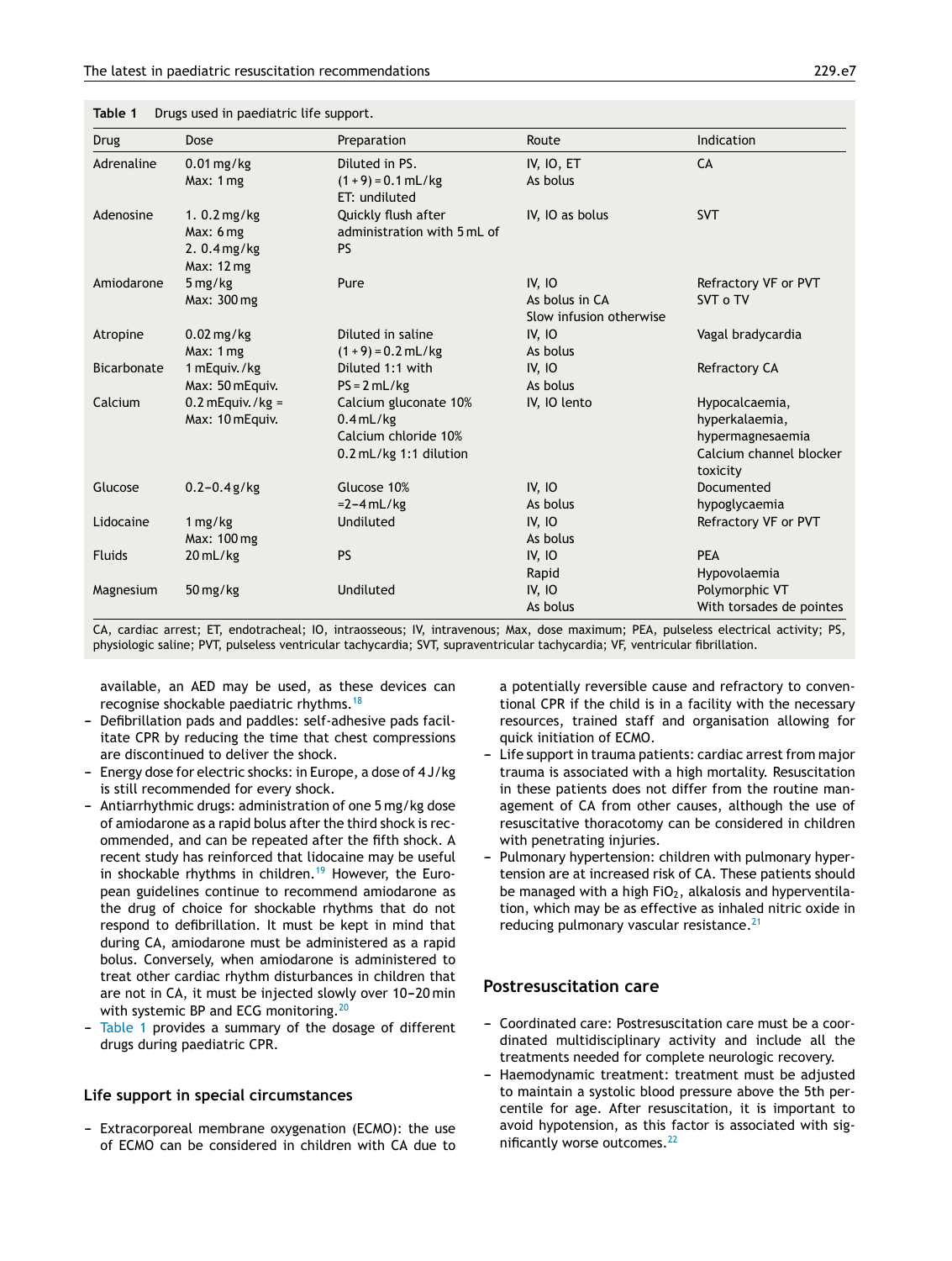- <span id="page-7-0"></span>- Oxygenation and ventilation: once the child is stabilised, management must aim for a normal PaO<sub>2</sub> range. There is insufficient evidence to suggest a specific PaCO<sub>2</sub> target after ROSC in children, and both hypocapnia and hyper-capnia are associated with a poor prognosis.<sup>[23](#page-8-0)</sup>Aiming for normocapnia is recommended, adapting to the needs of each patient.<sup>5</sup> Therefore, it would be appropriate to initiate ventilation with a normal rate and volume, adjusting them to the child's age and illness, while monitoring endtidal  $CO<sub>2</sub>$  and blood gas levels.
- Temperature: the THAPCA study did not find significant differences in neurologic status at one year from CA between children treated with hypothermia and children treated with normothermia. $^{24}$  $^{24}$  $^{24}$  On the other hand, fever after ROSC has been associated with a poorer prognosis.<sup>[25](#page-8-0)</sup> Therefore, the current recommendation is to keep a strict control of temperature after ROSC, preventing both hyperthermia  $(>37.5\degree C)$  and severe hypothermia (<32 ◦C), maintaining the patient in normothermia or mild hypothermia.
- Glucose: glucose levels must be monitored after resuscitation, avoiding hyperglycaemia and hypoglycaemia, as both are associated with impaired outcomes.
- Prognosis of CA: the duration of CPR, the cause of arrest, pre-existing medical conditions, age, site of arrest, whether the arrest was witnessed, the duration of untreated CA, the presence of a shockable rhythm and special circumstances such as icy water drowning or exposure to toxic drugs are significant prognostic factors in children with  $CA.^{1,5}$  However, there is no single reliable predictor of outcome after CPR. In adults, a multidisciplinary approach combining physical examination, electroencephalography, electrophysiology, imaging tests and biomarkers can guide prognostication starting at 72 h after ROSC.[26](#page-8-0)
- Parental presence: in some countries, parents often want to be present while CPR is performed on their children, which facilitates the grieving process. However, evidence on this subject cannot be generalised to all of Europe, where there may be different sociocultural characteristics. Therefore, parental presence will depend on the characteristics of both the parents and the resuscitation team. $27$

# **Funding**

RETICS funded by Spain's PN I+D+I 2013-2016 (National Plan for Scientific Research, Development and Innovation), Instituto de Salud Carlos III - Sub-Directorate General for Research Assessment and Promotion and the European Regional Development Fund (ERDF), ref. RD16/0022.

# **Conflict of interests**

The authors have no conflict of interests to declare.

# **References**

1. [Kitamura](http://refhub.elsevier.com/S2341-2879(17)30026-1/sbref0140) [T,](http://refhub.elsevier.com/S2341-2879(17)30026-1/sbref0140) [Iwami](http://refhub.elsevier.com/S2341-2879(17)30026-1/sbref0140) [T,](http://refhub.elsevier.com/S2341-2879(17)30026-1/sbref0140) [Kawamura](http://refhub.elsevier.com/S2341-2879(17)30026-1/sbref0140) [T,](http://refhub.elsevier.com/S2341-2879(17)30026-1/sbref0140) [Nagao](http://refhub.elsevier.com/S2341-2879(17)30026-1/sbref0140) [K,](http://refhub.elsevier.com/S2341-2879(17)30026-1/sbref0140) [Tanaka](http://refhub.elsevier.com/S2341-2879(17)30026-1/sbref0140) [H,](http://refhub.elsevier.com/S2341-2879(17)30026-1/sbref0140) [Nadkarni](http://refhub.elsevier.com/S2341-2879(17)30026-1/sbref0140) [VM,](http://refhub.elsevier.com/S2341-2879(17)30026-1/sbref0140) [et](http://refhub.elsevier.com/S2341-2879(17)30026-1/sbref0140) [al.](http://refhub.elsevier.com/S2341-2879(17)30026-1/sbref0140) [Implementation](http://refhub.elsevier.com/S2341-2879(17)30026-1/sbref0140) [working](http://refhub.elsevier.com/S2341-2879(17)30026-1/sbref0140) [group](http://refhub.elsevier.com/S2341-2879(17)30026-1/sbref0140) [for](http://refhub.elsevier.com/S2341-2879(17)30026-1/sbref0140) [All-](http://refhub.elsevier.com/S2341-2879(17)30026-1/sbref0140)[Japan](http://refhub.elsevier.com/S2341-2879(17)30026-1/sbref0140) [Utstein](http://refhub.elsevier.com/S2341-2879(17)30026-1/sbref0140) [Registry](http://refhub.elsevier.com/S2341-2879(17)30026-1/sbref0140) [of](http://refhub.elsevier.com/S2341-2879(17)30026-1/sbref0140) [the](http://refhub.elsevier.com/S2341-2879(17)30026-1/sbref0140) [Fire](http://refhub.elsevier.com/S2341-2879(17)30026-1/sbref0140) [and](http://refhub.elsevier.com/S2341-2879(17)30026-1/sbref0140) [Disaster](http://refhub.elsevier.com/S2341-2879(17)30026-1/sbref0140) [Management](http://refhub.elsevier.com/S2341-2879(17)30026-1/sbref0140) [Agency.](http://refhub.elsevier.com/S2341-2879(17)30026-1/sbref0140) [Conventional](http://refhub.elsevier.com/S2341-2879(17)30026-1/sbref0140) [and](http://refhub.elsevier.com/S2341-2879(17)30026-1/sbref0140) [chest-compression-only](http://refhub.elsevier.com/S2341-2879(17)30026-1/sbref0140) [cardiopul](http://refhub.elsevier.com/S2341-2879(17)30026-1/sbref0140)[monary](http://refhub.elsevier.com/S2341-2879(17)30026-1/sbref0140) [resuscitation](http://refhub.elsevier.com/S2341-2879(17)30026-1/sbref0140) [by](http://refhub.elsevier.com/S2341-2879(17)30026-1/sbref0140) [bystanders](http://refhub.elsevier.com/S2341-2879(17)30026-1/sbref0140) [for](http://refhub.elsevier.com/S2341-2879(17)30026-1/sbref0140) [children](http://refhub.elsevier.com/S2341-2879(17)30026-1/sbref0140) [who](http://refhub.elsevier.com/S2341-2879(17)30026-1/sbref0140) [have](http://refhub.elsevier.com/S2341-2879(17)30026-1/sbref0140) [out-of-hospital](http://refhub.elsevier.com/S2341-2879(17)30026-1/sbref0140) [cardiac](http://refhub.elsevier.com/S2341-2879(17)30026-1/sbref0140) [arrest:](http://refhub.elsevier.com/S2341-2879(17)30026-1/sbref0140) [a](http://refhub.elsevier.com/S2341-2879(17)30026-1/sbref0140) [prospective,](http://refhub.elsevier.com/S2341-2879(17)30026-1/sbref0140) [nationwide,](http://refhub.elsevier.com/S2341-2879(17)30026-1/sbref0140) [population-based](http://refhub.elsevier.com/S2341-2879(17)30026-1/sbref0140) [cohort](http://refhub.elsevier.com/S2341-2879(17)30026-1/sbref0140) [study.](http://refhub.elsevier.com/S2341-2879(17)30026-1/sbref0140) [Lancet.](http://refhub.elsevier.com/S2341-2879(17)30026-1/sbref0140) [2010;375:](http://refhub.elsevier.com/S2341-2879(17)30026-1/sbref0140) 1347-54.

- 2. [Berg](http://refhub.elsevier.com/S2341-2879(17)30026-1/sbref0145) [RA,](http://refhub.elsevier.com/S2341-2879(17)30026-1/sbref0145) [Nadkarni](http://refhub.elsevier.com/S2341-2879(17)30026-1/sbref0145) [VM,](http://refhub.elsevier.com/S2341-2879(17)30026-1/sbref0145) [Clark](http://refhub.elsevier.com/S2341-2879(17)30026-1/sbref0145) [AE,](http://refhub.elsevier.com/S2341-2879(17)30026-1/sbref0145) [Moler](http://refhub.elsevier.com/S2341-2879(17)30026-1/sbref0145) [F,](http://refhub.elsevier.com/S2341-2879(17)30026-1/sbref0145) [Meert](http://refhub.elsevier.com/S2341-2879(17)30026-1/sbref0145) [K,](http://refhub.elsevier.com/S2341-2879(17)30026-1/sbref0145) [Harri](http://refhub.elsevier.com/S2341-2879(17)30026-1/sbref0145)[son](http://refhub.elsevier.com/S2341-2879(17)30026-1/sbref0145) [RE,](http://refhub.elsevier.com/S2341-2879(17)30026-1/sbref0145) [et](http://refhub.elsevier.com/S2341-2879(17)30026-1/sbref0145) [al.,](http://refhub.elsevier.com/S2341-2879(17)30026-1/sbref0145) [Eunice](http://refhub.elsevier.com/S2341-2879(17)30026-1/sbref0145) [Kennedy](http://refhub.elsevier.com/S2341-2879(17)30026-1/sbref0145) [Shriver](http://refhub.elsevier.com/S2341-2879(17)30026-1/sbref0145) [National](http://refhub.elsevier.com/S2341-2879(17)30026-1/sbref0145) [Institute](http://refhub.elsevier.com/S2341-2879(17)30026-1/sbref0145) [of](http://refhub.elsevier.com/S2341-2879(17)30026-1/sbref0145) [Child](http://refhub.elsevier.com/S2341-2879(17)30026-1/sbref0145) [Health](http://refhub.elsevier.com/S2341-2879(17)30026-1/sbref0145) [and](http://refhub.elsevier.com/S2341-2879(17)30026-1/sbref0145) [Human](http://refhub.elsevier.com/S2341-2879(17)30026-1/sbref0145) [Development](http://refhub.elsevier.com/S2341-2879(17)30026-1/sbref0145) [Collaborative](http://refhub.elsevier.com/S2341-2879(17)30026-1/sbref0145) [Pediatric](http://refhub.elsevier.com/S2341-2879(17)30026-1/sbref0145) [Critical](http://refhub.elsevier.com/S2341-2879(17)30026-1/sbref0145) [Care](http://refhub.elsevier.com/S2341-2879(17)30026-1/sbref0145) [Research](http://refhub.elsevier.com/S2341-2879(17)30026-1/sbref0145) [Network.](http://refhub.elsevier.com/S2341-2879(17)30026-1/sbref0145) [Incidence](http://refhub.elsevier.com/S2341-2879(17)30026-1/sbref0145) [and](http://refhub.elsevier.com/S2341-2879(17)30026-1/sbref0145) [outcomes](http://refhub.elsevier.com/S2341-2879(17)30026-1/sbref0145) [of](http://refhub.elsevier.com/S2341-2879(17)30026-1/sbref0145) [car](http://refhub.elsevier.com/S2341-2879(17)30026-1/sbref0145)[diopulmonary](http://refhub.elsevier.com/S2341-2879(17)30026-1/sbref0145) [resuscitation](http://refhub.elsevier.com/S2341-2879(17)30026-1/sbref0145) [in](http://refhub.elsevier.com/S2341-2879(17)30026-1/sbref0145) [PICUs.](http://refhub.elsevier.com/S2341-2879(17)30026-1/sbref0145) [Crit](http://refhub.elsevier.com/S2341-2879(17)30026-1/sbref0145) [Care](http://refhub.elsevier.com/S2341-2879(17)30026-1/sbref0145) [Med.](http://refhub.elsevier.com/S2341-2879(17)30026-1/sbref0145) [2016;44:](http://refhub.elsevier.com/S2341-2879(17)30026-1/sbref0145) 798-808
- 3. [López-Herce](http://refhub.elsevier.com/S2341-2879(17)30026-1/sbref0150) [J,](http://refhub.elsevier.com/S2341-2879(17)30026-1/sbref0150) [del](http://refhub.elsevier.com/S2341-2879(17)30026-1/sbref0150) [Castillo](http://refhub.elsevier.com/S2341-2879(17)30026-1/sbref0150) J, [Matamoros](http://refhub.elsevier.com/S2341-2879(17)30026-1/sbref0150) [M,](http://refhub.elsevier.com/S2341-2879(17)30026-1/sbref0150) Cañadas [S,](http://refhub.elsevier.com/S2341-2879(17)30026-1/sbref0150) [Rodriguez-Calvo](http://refhub.elsevier.com/S2341-2879(17)30026-1/sbref0150) [A,](http://refhub.elsevier.com/S2341-2879(17)30026-1/sbref0150) [Cecchetti](http://refhub.elsevier.com/S2341-2879(17)30026-1/sbref0150) [C,](http://refhub.elsevier.com/S2341-2879(17)30026-1/sbref0150) [et](http://refhub.elsevier.com/S2341-2879(17)30026-1/sbref0150) [al.,](http://refhub.elsevier.com/S2341-2879(17)30026-1/sbref0150) [Iberoamerican](http://refhub.elsevier.com/S2341-2879(17)30026-1/sbref0150) [Pediatric](http://refhub.elsevier.com/S2341-2879(17)30026-1/sbref0150) [Cardiac](http://refhub.elsevier.com/S2341-2879(17)30026-1/sbref0150) [Arrest](http://refhub.elsevier.com/S2341-2879(17)30026-1/sbref0150) [Study](http://refhub.elsevier.com/S2341-2879(17)30026-1/sbref0150) [Network](http://refhub.elsevier.com/S2341-2879(17)30026-1/sbref0150) [RIBEPCI.](http://refhub.elsevier.com/S2341-2879(17)30026-1/sbref0150) [Factors](http://refhub.elsevier.com/S2341-2879(17)30026-1/sbref0150) [associated](http://refhub.elsevier.com/S2341-2879(17)30026-1/sbref0150) [with](http://refhub.elsevier.com/S2341-2879(17)30026-1/sbref0150) [mortality](http://refhub.elsevier.com/S2341-2879(17)30026-1/sbref0150) [in](http://refhub.elsevier.com/S2341-2879(17)30026-1/sbref0150) [pediatric](http://refhub.elsevier.com/S2341-2879(17)30026-1/sbref0150) [in-hospital](http://refhub.elsevier.com/S2341-2879(17)30026-1/sbref0150) [cardiac](http://refhub.elsevier.com/S2341-2879(17)30026-1/sbref0150) [arrest:](http://refhub.elsevier.com/S2341-2879(17)30026-1/sbref0150) [a](http://refhub.elsevier.com/S2341-2879(17)30026-1/sbref0150) [prospective](http://refhub.elsevier.com/S2341-2879(17)30026-1/sbref0150) [multicenter](http://refhub.elsevier.com/S2341-2879(17)30026-1/sbref0150) [multinational](http://refhub.elsevier.com/S2341-2879(17)30026-1/sbref0150) [observational](http://refhub.elsevier.com/S2341-2879(17)30026-1/sbref0150) [study.](http://refhub.elsevier.com/S2341-2879(17)30026-1/sbref0150) [Intensive](http://refhub.elsevier.com/S2341-2879(17)30026-1/sbref0150) [Care](http://refhub.elsevier.com/S2341-2879(17)30026-1/sbref0150) [Med.](http://refhub.elsevier.com/S2341-2879(17)30026-1/sbref0150) [2013;39:309](http://refhub.elsevier.com/S2341-2879(17)30026-1/sbref0150)-[18.](http://refhub.elsevier.com/S2341-2879(17)30026-1/sbref0150)
- 4. [Maconochie](http://refhub.elsevier.com/S2341-2879(17)30026-1/sbref0155) [IK,](http://refhub.elsevier.com/S2341-2879(17)30026-1/sbref0155) [de](http://refhub.elsevier.com/S2341-2879(17)30026-1/sbref0155) [Caen](http://refhub.elsevier.com/S2341-2879(17)30026-1/sbref0155) [AR,](http://refhub.elsevier.com/S2341-2879(17)30026-1/sbref0155) [Aickin](http://refhub.elsevier.com/S2341-2879(17)30026-1/sbref0155) [R,](http://refhub.elsevier.com/S2341-2879(17)30026-1/sbref0155) [Atkins](http://refhub.elsevier.com/S2341-2879(17)30026-1/sbref0155) [DL,](http://refhub.elsevier.com/S2341-2879(17)30026-1/sbref0155) [Biarent](http://refhub.elsevier.com/S2341-2879(17)30026-1/sbref0155) [D,](http://refhub.elsevier.com/S2341-2879(17)30026-1/sbref0155) [Guerguerian](http://refhub.elsevier.com/S2341-2879(17)30026-1/sbref0155) [AM,](http://refhub.elsevier.com/S2341-2879(17)30026-1/sbref0155) [et](http://refhub.elsevier.com/S2341-2879(17)30026-1/sbref0155) [al.](http://refhub.elsevier.com/S2341-2879(17)30026-1/sbref0155) [Pediatric](http://refhub.elsevier.com/S2341-2879(17)30026-1/sbref0155) [basic](http://refhub.elsevier.com/S2341-2879(17)30026-1/sbref0155) [life](http://refhub.elsevier.com/S2341-2879(17)30026-1/sbref0155) [support](http://refhub.elsevier.com/S2341-2879(17)30026-1/sbref0155) [and](http://refhub.elsevier.com/S2341-2879(17)30026-1/sbref0155) [pedi](http://refhub.elsevier.com/S2341-2879(17)30026-1/sbref0155)[atric](http://refhub.elsevier.com/S2341-2879(17)30026-1/sbref0155) [advanced](http://refhub.elsevier.com/S2341-2879(17)30026-1/sbref0155) [life](http://refhub.elsevier.com/S2341-2879(17)30026-1/sbref0155) [support:](http://refhub.elsevier.com/S2341-2879(17)30026-1/sbref0155) [2015](http://refhub.elsevier.com/S2341-2879(17)30026-1/sbref0155) [international](http://refhub.elsevier.com/S2341-2879(17)30026-1/sbref0155) [consensus](http://refhub.elsevier.com/S2341-2879(17)30026-1/sbref0155) [on](http://refhub.elsevier.com/S2341-2879(17)30026-1/sbref0155) [cardiopulmonary](http://refhub.elsevier.com/S2341-2879(17)30026-1/sbref0155) [resuscitation](http://refhub.elsevier.com/S2341-2879(17)30026-1/sbref0155) [and](http://refhub.elsevier.com/S2341-2879(17)30026-1/sbref0155) [emergency](http://refhub.elsevier.com/S2341-2879(17)30026-1/sbref0155) [cardiovascular](http://refhub.elsevier.com/S2341-2879(17)30026-1/sbref0155) [care](http://refhub.elsevier.com/S2341-2879(17)30026-1/sbref0155) [science](http://refhub.elsevier.com/S2341-2879(17)30026-1/sbref0155) [with](http://refhub.elsevier.com/S2341-2879(17)30026-1/sbref0155) [treatment](http://refhub.elsevier.com/S2341-2879(17)30026-1/sbref0155) [recommendations.](http://refhub.elsevier.com/S2341-2879(17)30026-1/sbref0155) [Resuscitation.](http://refhub.elsevier.com/S2341-2879(17)30026-1/sbref0155) 2015;95:e147-68.
- 5. [Maconochie](http://refhub.elsevier.com/S2341-2879(17)30026-1/sbref0160) [IK,](http://refhub.elsevier.com/S2341-2879(17)30026-1/sbref0160) [Bingham](http://refhub.elsevier.com/S2341-2879(17)30026-1/sbref0160) [R,](http://refhub.elsevier.com/S2341-2879(17)30026-1/sbref0160) [Eich](http://refhub.elsevier.com/S2341-2879(17)30026-1/sbref0160) [C,](http://refhub.elsevier.com/S2341-2879(17)30026-1/sbref0160) [López-Herce](http://refhub.elsevier.com/S2341-2879(17)30026-1/sbref0160) [J,](http://refhub.elsevier.com/S2341-2879(17)30026-1/sbref0160) [Rodríguez-](http://refhub.elsevier.com/S2341-2879(17)30026-1/sbref0160)Núñez [A,](http://refhub.elsevier.com/S2341-2879(17)30026-1/sbref0160) [Rajka](http://refhub.elsevier.com/S2341-2879(17)30026-1/sbref0160) [T,](http://refhub.elsevier.com/S2341-2879(17)30026-1/sbref0160) [et](http://refhub.elsevier.com/S2341-2879(17)30026-1/sbref0160) [al.](http://refhub.elsevier.com/S2341-2879(17)30026-1/sbref0160) [Paediatric](http://refhub.elsevier.com/S2341-2879(17)30026-1/sbref0160) [life](http://refhub.elsevier.com/S2341-2879(17)30026-1/sbref0160) [support](http://refhub.elsevier.com/S2341-2879(17)30026-1/sbref0160) [section](http://refhub.elsevier.com/S2341-2879(17)30026-1/sbref0160) [collaborators.](http://refhub.elsevier.com/S2341-2879(17)30026-1/sbref0160) [European](http://refhub.elsevier.com/S2341-2879(17)30026-1/sbref0160) [resuscitation](http://refhub.elsevier.com/S2341-2879(17)30026-1/sbref0160) [council](http://refhub.elsevier.com/S2341-2879(17)30026-1/sbref0160) [guidelines](http://refhub.elsevier.com/S2341-2879(17)30026-1/sbref0160) [for](http://refhub.elsevier.com/S2341-2879(17)30026-1/sbref0160) [resuscitation](http://refhub.elsevier.com/S2341-2879(17)30026-1/sbref0160) [2015:](http://refhub.elsevier.com/S2341-2879(17)30026-1/sbref0160) [section](http://refhub.elsevier.com/S2341-2879(17)30026-1/sbref0160) [6.](http://refhub.elsevier.com/S2341-2879(17)30026-1/sbref0160) [Paediatric](http://refhub.elsevier.com/S2341-2879(17)30026-1/sbref0160) [life](http://refhub.elsevier.com/S2341-2879(17)30026-1/sbref0160) [support.](http://refhub.elsevier.com/S2341-2879(17)30026-1/sbref0160) [Resusci](http://refhub.elsevier.com/S2341-2879(17)30026-1/sbref0160)[tation.](http://refhub.elsevier.com/S2341-2879(17)30026-1/sbref0160) 2015;95:223-48.
- 6. [Greif](http://refhub.elsevier.com/S2341-2879(17)30026-1/sbref0165) [R,](http://refhub.elsevier.com/S2341-2879(17)30026-1/sbref0165) [Lockey](http://refhub.elsevier.com/S2341-2879(17)30026-1/sbref0165) [AS,](http://refhub.elsevier.com/S2341-2879(17)30026-1/sbref0165) [Conaghan](http://refhub.elsevier.com/S2341-2879(17)30026-1/sbref0165) [P,](http://refhub.elsevier.com/S2341-2879(17)30026-1/sbref0165) [Lippert](http://refhub.elsevier.com/S2341-2879(17)30026-1/sbref0165) [A,](http://refhub.elsevier.com/S2341-2879(17)30026-1/sbref0165) [de](http://refhub.elsevier.com/S2341-2879(17)30026-1/sbref0165) [Vries](http://refhub.elsevier.com/S2341-2879(17)30026-1/sbref0165) [W,](http://refhub.elsevier.com/S2341-2879(17)30026-1/sbref0165) [Monsieurs](http://refhub.elsevier.com/S2341-2879(17)30026-1/sbref0165) [KG,](http://refhub.elsevier.com/S2341-2879(17)30026-1/sbref0165) [Education](http://refhub.elsevier.com/S2341-2879(17)30026-1/sbref0165) [and](http://refhub.elsevier.com/S2341-2879(17)30026-1/sbref0165) [implementation](http://refhub.elsevier.com/S2341-2879(17)30026-1/sbref0165) [of](http://refhub.elsevier.com/S2341-2879(17)30026-1/sbref0165) [resuscitation](http://refhub.elsevier.com/S2341-2879(17)30026-1/sbref0165) [section](http://refhub.elsevier.com/S2341-2879(17)30026-1/sbref0165) [Collaborators;](http://refhub.elsevier.com/S2341-2879(17)30026-1/sbref0165) [Collaborators.](http://refhub.elsevier.com/S2341-2879(17)30026-1/sbref0165) [European](http://refhub.elsevier.com/S2341-2879(17)30026-1/sbref0165) [Resuscitation](http://refhub.elsevier.com/S2341-2879(17)30026-1/sbref0165) [Council](http://refhub.elsevier.com/S2341-2879(17)30026-1/sbref0165) [Guidelines](http://refhub.elsevier.com/S2341-2879(17)30026-1/sbref0165) [for](http://refhub.elsevier.com/S2341-2879(17)30026-1/sbref0165) [Resuscitation](http://refhub.elsevier.com/S2341-2879(17)30026-1/sbref0165) [2015:](http://refhub.elsevier.com/S2341-2879(17)30026-1/sbref0165) [Section](http://refhub.elsevier.com/S2341-2879(17)30026-1/sbref0165) [10.](http://refhub.elsevier.com/S2341-2879(17)30026-1/sbref0165) [Edu](http://refhub.elsevier.com/S2341-2879(17)30026-1/sbref0165)[cation](http://refhub.elsevier.com/S2341-2879(17)30026-1/sbref0165) [and](http://refhub.elsevier.com/S2341-2879(17)30026-1/sbref0165) [implementation](http://refhub.elsevier.com/S2341-2879(17)30026-1/sbref0165) [of](http://refhub.elsevier.com/S2341-2879(17)30026-1/sbref0165) [resuscitation.](http://refhub.elsevier.com/S2341-2879(17)30026-1/sbref0165) [Section](http://refhub.elsevier.com/S2341-2879(17)30026-1/sbref0165) [10.](http://refhub.elsevier.com/S2341-2879(17)30026-1/sbref0165) [Education](http://refhub.elsevier.com/S2341-2879(17)30026-1/sbref0165) [and](http://refhub.elsevier.com/S2341-2879(17)30026-1/sbref0165) [implementation](http://refhub.elsevier.com/S2341-2879(17)30026-1/sbref0165) [of](http://refhub.elsevier.com/S2341-2879(17)30026-1/sbref0165) [resuscitation.](http://refhub.elsevier.com/S2341-2879(17)30026-1/sbref0165) [Resuscitation.](http://refhub.elsevier.com/S2341-2879(17)30026-1/sbref0165) 2015;95:288-301.
- 7. [Monsieurs](http://refhub.elsevier.com/S2341-2879(17)30026-1/sbref0170) [KG,](http://refhub.elsevier.com/S2341-2879(17)30026-1/sbref0170) [Nolan](http://refhub.elsevier.com/S2341-2879(17)30026-1/sbref0170) [JP,](http://refhub.elsevier.com/S2341-2879(17)30026-1/sbref0170) [Bossaert](http://refhub.elsevier.com/S2341-2879(17)30026-1/sbref0170) [LL,](http://refhub.elsevier.com/S2341-2879(17)30026-1/sbref0170) [Greif](http://refhub.elsevier.com/S2341-2879(17)30026-1/sbref0170) [R,](http://refhub.elsevier.com/S2341-2879(17)30026-1/sbref0170) [Maconochie](http://refhub.elsevier.com/S2341-2879(17)30026-1/sbref0170) [IK,](http://refhub.elsevier.com/S2341-2879(17)30026-1/sbref0170) [Nikolaou](http://refhub.elsevier.com/S2341-2879(17)30026-1/sbref0170) [NI,](http://refhub.elsevier.com/S2341-2879(17)30026-1/sbref0170) [et](http://refhub.elsevier.com/S2341-2879(17)30026-1/sbref0170) [al.](http://refhub.elsevier.com/S2341-2879(17)30026-1/sbref0170) [European](http://refhub.elsevier.com/S2341-2879(17)30026-1/sbref0170) [Resuscitation](http://refhub.elsevier.com/S2341-2879(17)30026-1/sbref0170) [Council](http://refhub.elsevier.com/S2341-2879(17)30026-1/sbref0170) [Guidelines](http://refhub.elsevier.com/S2341-2879(17)30026-1/sbref0170) [for](http://refhub.elsevier.com/S2341-2879(17)30026-1/sbref0170) [Resuscitation](http://refhub.elsevier.com/S2341-2879(17)30026-1/sbref0170) [2015:](http://refhub.elsevier.com/S2341-2879(17)30026-1/sbref0170) [Section](http://refhub.elsevier.com/S2341-2879(17)30026-1/sbref0170) [1.](http://refhub.elsevier.com/S2341-2879(17)30026-1/sbref0170) [Executive](http://refhub.elsevier.com/S2341-2879(17)30026-1/sbref0170) [summary.](http://refhub.elsevier.com/S2341-2879(17)30026-1/sbref0170) [Resusci](http://refhub.elsevier.com/S2341-2879(17)30026-1/sbref0170)[tation.](http://refhub.elsevier.com/S2341-2879(17)30026-1/sbref0170) 2015;95:1-80.
- 8. [Wyllie](http://refhub.elsevier.com/S2341-2879(17)30026-1/sbref0175) [J,](http://refhub.elsevier.com/S2341-2879(17)30026-1/sbref0175) [Bruinenberg](http://refhub.elsevier.com/S2341-2879(17)30026-1/sbref0175) [J,](http://refhub.elsevier.com/S2341-2879(17)30026-1/sbref0175) [Roehr](http://refhub.elsevier.com/S2341-2879(17)30026-1/sbref0175) [CC,](http://refhub.elsevier.com/S2341-2879(17)30026-1/sbref0175) [Rüdiger](http://refhub.elsevier.com/S2341-2879(17)30026-1/sbref0175) [M,](http://refhub.elsevier.com/S2341-2879(17)30026-1/sbref0175) [Trevisanuto](http://refhub.elsevier.com/S2341-2879(17)30026-1/sbref0175) [D,](http://refhub.elsevier.com/S2341-2879(17)30026-1/sbref0175) [Urlesberger](http://refhub.elsevier.com/S2341-2879(17)30026-1/sbref0175) [B.](http://refhub.elsevier.com/S2341-2879(17)30026-1/sbref0175) [European](http://refhub.elsevier.com/S2341-2879(17)30026-1/sbref0175) [Resuscitation](http://refhub.elsevier.com/S2341-2879(17)30026-1/sbref0175) [Council](http://refhub.elsevier.com/S2341-2879(17)30026-1/sbref0175) [Guidelines](http://refhub.elsevier.com/S2341-2879(17)30026-1/sbref0175) [for](http://refhub.elsevier.com/S2341-2879(17)30026-1/sbref0175) [Resuscitation](http://refhub.elsevier.com/S2341-2879(17)30026-1/sbref0175) [2015:](http://refhub.elsevier.com/S2341-2879(17)30026-1/sbref0175) [Section](http://refhub.elsevier.com/S2341-2879(17)30026-1/sbref0175) [7.](http://refhub.elsevier.com/S2341-2879(17)30026-1/sbref0175) [Resuscitation](http://refhub.elsevier.com/S2341-2879(17)30026-1/sbref0175) [and](http://refhub.elsevier.com/S2341-2879(17)30026-1/sbref0175) [sup](http://refhub.elsevier.com/S2341-2879(17)30026-1/sbref0175)[port](http://refhub.elsevier.com/S2341-2879(17)30026-1/sbref0175) [of](http://refhub.elsevier.com/S2341-2879(17)30026-1/sbref0175) [transition](http://refhub.elsevier.com/S2341-2879(17)30026-1/sbref0175) [of](http://refhub.elsevier.com/S2341-2879(17)30026-1/sbref0175) [babies](http://refhub.elsevier.com/S2341-2879(17)30026-1/sbref0175) [at](http://refhub.elsevier.com/S2341-2879(17)30026-1/sbref0175) [birth.](http://refhub.elsevier.com/S2341-2879(17)30026-1/sbref0175) [Resuscitation.](http://refhub.elsevier.com/S2341-2879(17)30026-1/sbref0175) [2015;95:](http://refhub.elsevier.com/S2341-2879(17)30026-1/sbref0175) [249-](http://refhub.elsevier.com/S2341-2879(17)30026-1/sbref0175)[63.](http://refhub.elsevier.com/S2341-2879(17)30026-1/sbref0175)
- 9. [Biarent](http://refhub.elsevier.com/S2341-2879(17)30026-1/sbref0180) [D,](http://refhub.elsevier.com/S2341-2879(17)30026-1/sbref0180) [Bingham](http://refhub.elsevier.com/S2341-2879(17)30026-1/sbref0180) [R,](http://refhub.elsevier.com/S2341-2879(17)30026-1/sbref0180) [Eich](http://refhub.elsevier.com/S2341-2879(17)30026-1/sbref0180) [C,](http://refhub.elsevier.com/S2341-2879(17)30026-1/sbref0180) [López-Herce](http://refhub.elsevier.com/S2341-2879(17)30026-1/sbref0180) [J,](http://refhub.elsevier.com/S2341-2879(17)30026-1/sbref0180) [Maconochie](http://refhub.elsevier.com/S2341-2879(17)30026-1/sbref0180) [I,](http://refhub.elsevier.com/S2341-2879(17)30026-1/sbref0180) Rodríguez-Núñez [A,](http://refhub.elsevier.com/S2341-2879(17)30026-1/sbref0180) [et](http://refhub.elsevier.com/S2341-2879(17)30026-1/sbref0180) [al.](http://refhub.elsevier.com/S2341-2879(17)30026-1/sbref0180) [European](http://refhub.elsevier.com/S2341-2879(17)30026-1/sbref0180) [Resuscitation](http://refhub.elsevier.com/S2341-2879(17)30026-1/sbref0180) [Council](http://refhub.elsevier.com/S2341-2879(17)30026-1/sbref0180) [Guidelines](http://refhub.elsevier.com/S2341-2879(17)30026-1/sbref0180) [for](http://refhub.elsevier.com/S2341-2879(17)30026-1/sbref0180) [Resuscitation](http://refhub.elsevier.com/S2341-2879(17)30026-1/sbref0180) [2010:](http://refhub.elsevier.com/S2341-2879(17)30026-1/sbref0180) [Section](http://refhub.elsevier.com/S2341-2879(17)30026-1/sbref0180) [6.](http://refhub.elsevier.com/S2341-2879(17)30026-1/sbref0180) [Paediatric](http://refhub.elsevier.com/S2341-2879(17)30026-1/sbref0180) [life](http://refhub.elsevier.com/S2341-2879(17)30026-1/sbref0180) [sup](http://refhub.elsevier.com/S2341-2879(17)30026-1/sbref0180)[port.](http://refhub.elsevier.com/S2341-2879(17)30026-1/sbref0180) [Resuscitation.](http://refhub.elsevier.com/S2341-2879(17)30026-1/sbref0180) 2010;81:1364-88.
- 10. [Bonafide](http://refhub.elsevier.com/S2341-2879(17)30026-1/sbref0185) [CP,](http://refhub.elsevier.com/S2341-2879(17)30026-1/sbref0185) [Localio](http://refhub.elsevier.com/S2341-2879(17)30026-1/sbref0185) [AR,](http://refhub.elsevier.com/S2341-2879(17)30026-1/sbref0185) [Song](http://refhub.elsevier.com/S2341-2879(17)30026-1/sbref0185) [L,](http://refhub.elsevier.com/S2341-2879(17)30026-1/sbref0185) [Roberts](http://refhub.elsevier.com/S2341-2879(17)30026-1/sbref0185) [KE,](http://refhub.elsevier.com/S2341-2879(17)30026-1/sbref0185) [Nadkarni](http://refhub.elsevier.com/S2341-2879(17)30026-1/sbref0185) [VM,](http://refhub.elsevier.com/S2341-2879(17)30026-1/sbref0185) [Priest](http://refhub.elsevier.com/S2341-2879(17)30026-1/sbref0185)[ley](http://refhub.elsevier.com/S2341-2879(17)30026-1/sbref0185) [M,](http://refhub.elsevier.com/S2341-2879(17)30026-1/sbref0185) [et](http://refhub.elsevier.com/S2341-2879(17)30026-1/sbref0185) [al.](http://refhub.elsevier.com/S2341-2879(17)30026-1/sbref0185) [Cost-benefit](http://refhub.elsevier.com/S2341-2879(17)30026-1/sbref0185) [analysis](http://refhub.elsevier.com/S2341-2879(17)30026-1/sbref0185) [of](http://refhub.elsevier.com/S2341-2879(17)30026-1/sbref0185) [a](http://refhub.elsevier.com/S2341-2879(17)30026-1/sbref0185) [medical](http://refhub.elsevier.com/S2341-2879(17)30026-1/sbref0185) [emergency](http://refhub.elsevier.com/S2341-2879(17)30026-1/sbref0185) [team](http://refhub.elsevier.com/S2341-2879(17)30026-1/sbref0185) [in](http://refhub.elsevier.com/S2341-2879(17)30026-1/sbref0185) [a](http://refhub.elsevier.com/S2341-2879(17)30026-1/sbref0185) [children's](http://refhub.elsevier.com/S2341-2879(17)30026-1/sbref0185) [hospital.](http://refhub.elsevier.com/S2341-2879(17)30026-1/sbref0185) [Pediatrics.](http://refhub.elsevier.com/S2341-2879(17)30026-1/sbref0185) 2014;134:235-41.
- 11. [Raghunathan](http://refhub.elsevier.com/S2341-2879(17)30026-1/sbref0190) [K,](http://refhub.elsevier.com/S2341-2879(17)30026-1/sbref0190) [Nailer](http://refhub.elsevier.com/S2341-2879(17)30026-1/sbref0190) [P,](http://refhub.elsevier.com/S2341-2879(17)30026-1/sbref0190) [Konoske](http://refhub.elsevier.com/S2341-2879(17)30026-1/sbref0190) [R.](http://refhub.elsevier.com/S2341-2879(17)30026-1/sbref0190) [What](http://refhub.elsevier.com/S2341-2879(17)30026-1/sbref0190) [is](http://refhub.elsevier.com/S2341-2879(17)30026-1/sbref0190) [the](http://refhub.elsevier.com/S2341-2879(17)30026-1/sbref0190) [ideal](http://refhub.elsevier.com/S2341-2879(17)30026-1/sbref0190) [crystal](http://refhub.elsevier.com/S2341-2879(17)30026-1/sbref0190)[loid.](http://refhub.elsevier.com/S2341-2879(17)30026-1/sbref0190) [Curr](http://refhub.elsevier.com/S2341-2879(17)30026-1/sbref0190) [Opin](http://refhub.elsevier.com/S2341-2879(17)30026-1/sbref0190) [Crit](http://refhub.elsevier.com/S2341-2879(17)30026-1/sbref0190) [Care.](http://refhub.elsevier.com/S2341-2879(17)30026-1/sbref0190) 2015;21:309-14.
- 12. [Maitland](http://refhub.elsevier.com/S2341-2879(17)30026-1/sbref0195) [K,](http://refhub.elsevier.com/S2341-2879(17)30026-1/sbref0195) [Kiguli](http://refhub.elsevier.com/S2341-2879(17)30026-1/sbref0195) [S,](http://refhub.elsevier.com/S2341-2879(17)30026-1/sbref0195) [Opoka](http://refhub.elsevier.com/S2341-2879(17)30026-1/sbref0195) [RO,](http://refhub.elsevier.com/S2341-2879(17)30026-1/sbref0195) [Engoru](http://refhub.elsevier.com/S2341-2879(17)30026-1/sbref0195) [C,](http://refhub.elsevier.com/S2341-2879(17)30026-1/sbref0195) [Olupot-Olupot](http://refhub.elsevier.com/S2341-2879(17)30026-1/sbref0195) [P,](http://refhub.elsevier.com/S2341-2879(17)30026-1/sbref0195) [Akech](http://refhub.elsevier.com/S2341-2879(17)30026-1/sbref0195) [SO,](http://refhub.elsevier.com/S2341-2879(17)30026-1/sbref0195) [et](http://refhub.elsevier.com/S2341-2879(17)30026-1/sbref0195) [al.](http://refhub.elsevier.com/S2341-2879(17)30026-1/sbref0195) [Mortality](http://refhub.elsevier.com/S2341-2879(17)30026-1/sbref0195) [after](http://refhub.elsevier.com/S2341-2879(17)30026-1/sbref0195) [fluid](http://refhub.elsevier.com/S2341-2879(17)30026-1/sbref0195) [bolus](http://refhub.elsevier.com/S2341-2879(17)30026-1/sbref0195) [in](http://refhub.elsevier.com/S2341-2879(17)30026-1/sbref0195) [African](http://refhub.elsevier.com/S2341-2879(17)30026-1/sbref0195) [children](http://refhub.elsevier.com/S2341-2879(17)30026-1/sbref0195) [with](http://refhub.elsevier.com/S2341-2879(17)30026-1/sbref0195) [severe](http://refhub.elsevier.com/S2341-2879(17)30026-1/sbref0195) [infection.](http://refhub.elsevier.com/S2341-2879(17)30026-1/sbref0195) [N](http://refhub.elsevier.com/S2341-2879(17)30026-1/sbref0195) [Engl](http://refhub.elsevier.com/S2341-2879(17)30026-1/sbref0195) [J](http://refhub.elsevier.com/S2341-2879(17)30026-1/sbref0195) [Med.](http://refhub.elsevier.com/S2341-2879(17)30026-1/sbref0195) 2011;364:2483-95.
- 13. [Inagawa](http://refhub.elsevier.com/S2341-2879(17)30026-1/sbref0200) [G,](http://refhub.elsevier.com/S2341-2879(17)30026-1/sbref0200) [Morimura](http://refhub.elsevier.com/S2341-2879(17)30026-1/sbref0200) [N,](http://refhub.elsevier.com/S2341-2879(17)30026-1/sbref0200) [Miwa](http://refhub.elsevier.com/S2341-2879(17)30026-1/sbref0200) [T,](http://refhub.elsevier.com/S2341-2879(17)30026-1/sbref0200) [Okuda](http://refhub.elsevier.com/S2341-2879(17)30026-1/sbref0200) [K,](http://refhub.elsevier.com/S2341-2879(17)30026-1/sbref0200) [Hirata](http://refhub.elsevier.com/S2341-2879(17)30026-1/sbref0200) [M,](http://refhub.elsevier.com/S2341-2879(17)30026-1/sbref0200) [Hiroki](http://refhub.elsevier.com/S2341-2879(17)30026-1/sbref0200) [K.](http://refhub.elsevier.com/S2341-2879(17)30026-1/sbref0200) [A](http://refhub.elsevier.com/S2341-2879(17)30026-1/sbref0200) [comparison](http://refhub.elsevier.com/S2341-2879(17)30026-1/sbref0200) [of](http://refhub.elsevier.com/S2341-2879(17)30026-1/sbref0200) [five](http://refhub.elsevier.com/S2341-2879(17)30026-1/sbref0200) [techniques](http://refhub.elsevier.com/S2341-2879(17)30026-1/sbref0200) [for](http://refhub.elsevier.com/S2341-2879(17)30026-1/sbref0200) [detecting](http://refhub.elsevier.com/S2341-2879(17)30026-1/sbref0200) [cardiac](http://refhub.elsevier.com/S2341-2879(17)30026-1/sbref0200) [activity](http://refhub.elsevier.com/S2341-2879(17)30026-1/sbref0200) [in](http://refhub.elsevier.com/S2341-2879(17)30026-1/sbref0200) [infants.](http://refhub.elsevier.com/S2341-2879(17)30026-1/sbref0200) [Paediatr](http://refhub.elsevier.com/S2341-2879(17)30026-1/sbref0200) [Anaesth.](http://refhub.elsevier.com/S2341-2879(17)30026-1/sbref0200) 2003;13:141-6.
- 14. [Hazinski](http://refhub.elsevier.com/S2341-2879(17)30026-1/sbref0205) [MF,](http://refhub.elsevier.com/S2341-2879(17)30026-1/sbref0205) [Nolan](http://refhub.elsevier.com/S2341-2879(17)30026-1/sbref0205) [J,](http://refhub.elsevier.com/S2341-2879(17)30026-1/sbref0205) [Aickin](http://refhub.elsevier.com/S2341-2879(17)30026-1/sbref0205) [R,](http://refhub.elsevier.com/S2341-2879(17)30026-1/sbref0205) [Bhanji](http://refhub.elsevier.com/S2341-2879(17)30026-1/sbref0205) [F,](http://refhub.elsevier.com/S2341-2879(17)30026-1/sbref0205) [Billi](http://refhub.elsevier.com/S2341-2879(17)30026-1/sbref0205) [JE,](http://refhub.elsevier.com/S2341-2879(17)30026-1/sbref0205) [Callaway,](http://refhub.elsevier.com/S2341-2879(17)30026-1/sbref0205) [et](http://refhub.elsevier.com/S2341-2879(17)30026-1/sbref0205) [al.](http://refhub.elsevier.com/S2341-2879(17)30026-1/sbref0205) [Part](http://refhub.elsevier.com/S2341-2879(17)30026-1/sbref0205) [1:](http://refhub.elsevier.com/S2341-2879(17)30026-1/sbref0205) [Executive](http://refhub.elsevier.com/S2341-2879(17)30026-1/sbref0205) [Summary](http://refhub.elsevier.com/S2341-2879(17)30026-1/sbref0205) [International](http://refhub.elsevier.com/S2341-2879(17)30026-1/sbref0205) [Consensus](http://refhub.elsevier.com/S2341-2879(17)30026-1/sbref0205) [on](http://refhub.elsevier.com/S2341-2879(17)30026-1/sbref0205) [Cardiopulmonary](http://refhub.elsevier.com/S2341-2879(17)30026-1/sbref0205) [Resuscitation](http://refhub.elsevier.com/S2341-2879(17)30026-1/sbref0205) [and](http://refhub.elsevier.com/S2341-2879(17)30026-1/sbref0205) [Emergency](http://refhub.elsevier.com/S2341-2879(17)30026-1/sbref0205) [Cardiovascular](http://refhub.elsevier.com/S2341-2879(17)30026-1/sbref0205) [Care](http://refhub.elsevier.com/S2341-2879(17)30026-1/sbref0205) [Science](http://refhub.elsevier.com/S2341-2879(17)30026-1/sbref0205) [with](http://refhub.elsevier.com/S2341-2879(17)30026-1/sbref0205) [treatment](http://refhub.elsevier.com/S2341-2879(17)30026-1/sbref0205) [recommendations.](http://refhub.elsevier.com/S2341-2879(17)30026-1/sbref0205) [Circulation.](http://refhub.elsevier.com/S2341-2879(17)30026-1/sbref0205) [2015;132](http://refhub.elsevier.com/S2341-2879(17)30026-1/sbref0205) Suppl.:S2-39.
- 15. [Sutton](http://refhub.elsevier.com/S2341-2879(17)30026-1/sbref0210) [RM,](http://refhub.elsevier.com/S2341-2879(17)30026-1/sbref0210) [Case](http://refhub.elsevier.com/S2341-2879(17)30026-1/sbref0210) [E,](http://refhub.elsevier.com/S2341-2879(17)30026-1/sbref0210) [Brown](http://refhub.elsevier.com/S2341-2879(17)30026-1/sbref0210) [SP,](http://refhub.elsevier.com/S2341-2879(17)30026-1/sbref0210) [Atkins](http://refhub.elsevier.com/S2341-2879(17)30026-1/sbref0210) [DL,](http://refhub.elsevier.com/S2341-2879(17)30026-1/sbref0210) [Nadkarni](http://refhub.elsevier.com/S2341-2879(17)30026-1/sbref0210) [VM,](http://refhub.elsevier.com/S2341-2879(17)30026-1/sbref0210) [Kalt](http://refhub.elsevier.com/S2341-2879(17)30026-1/sbref0210)[man](http://refhub.elsevier.com/S2341-2879(17)30026-1/sbref0210) [J,](http://refhub.elsevier.com/S2341-2879(17)30026-1/sbref0210) [et](http://refhub.elsevier.com/S2341-2879(17)30026-1/sbref0210) [al.,](http://refhub.elsevier.com/S2341-2879(17)30026-1/sbref0210) [ROC](http://refhub.elsevier.com/S2341-2879(17)30026-1/sbref0210) [Investigators.](http://refhub.elsevier.com/S2341-2879(17)30026-1/sbref0210) [A](http://refhub.elsevier.com/S2341-2879(17)30026-1/sbref0210) [quantitative](http://refhub.elsevier.com/S2341-2879(17)30026-1/sbref0210) [analysis](http://refhub.elsevier.com/S2341-2879(17)30026-1/sbref0210) [of](http://refhub.elsevier.com/S2341-2879(17)30026-1/sbref0210) [out-of-hospital](http://refhub.elsevier.com/S2341-2879(17)30026-1/sbref0210) [pediatric](http://refhub.elsevier.com/S2341-2879(17)30026-1/sbref0210) [and](http://refhub.elsevier.com/S2341-2879(17)30026-1/sbref0210) [adolescent](http://refhub.elsevier.com/S2341-2879(17)30026-1/sbref0210) [resuscitation](http://refhub.elsevier.com/S2341-2879(17)30026-1/sbref0210) [quality](http://refhub.elsevier.com/S2341-2879(17)30026-1/sbref0210) - [a](http://refhub.elsevier.com/S2341-2879(17)30026-1/sbref0210) [report](http://refhub.elsevier.com/S2341-2879(17)30026-1/sbref0210) [from](http://refhub.elsevier.com/S2341-2879(17)30026-1/sbref0210) [the](http://refhub.elsevier.com/S2341-2879(17)30026-1/sbref0210) [ROC](http://refhub.elsevier.com/S2341-2879(17)30026-1/sbref0210) [epistry-cardiac](http://refhub.elsevier.com/S2341-2879(17)30026-1/sbref0210) [arrest.](http://refhub.elsevier.com/S2341-2879(17)30026-1/sbref0210) [Resuscitation.](http://refhub.elsevier.com/S2341-2879(17)30026-1/sbref0210) [2015;93:150-](http://refhub.elsevier.com/S2341-2879(17)30026-1/sbref0210)[7.](http://refhub.elsevier.com/S2341-2879(17)30026-1/sbref0210)